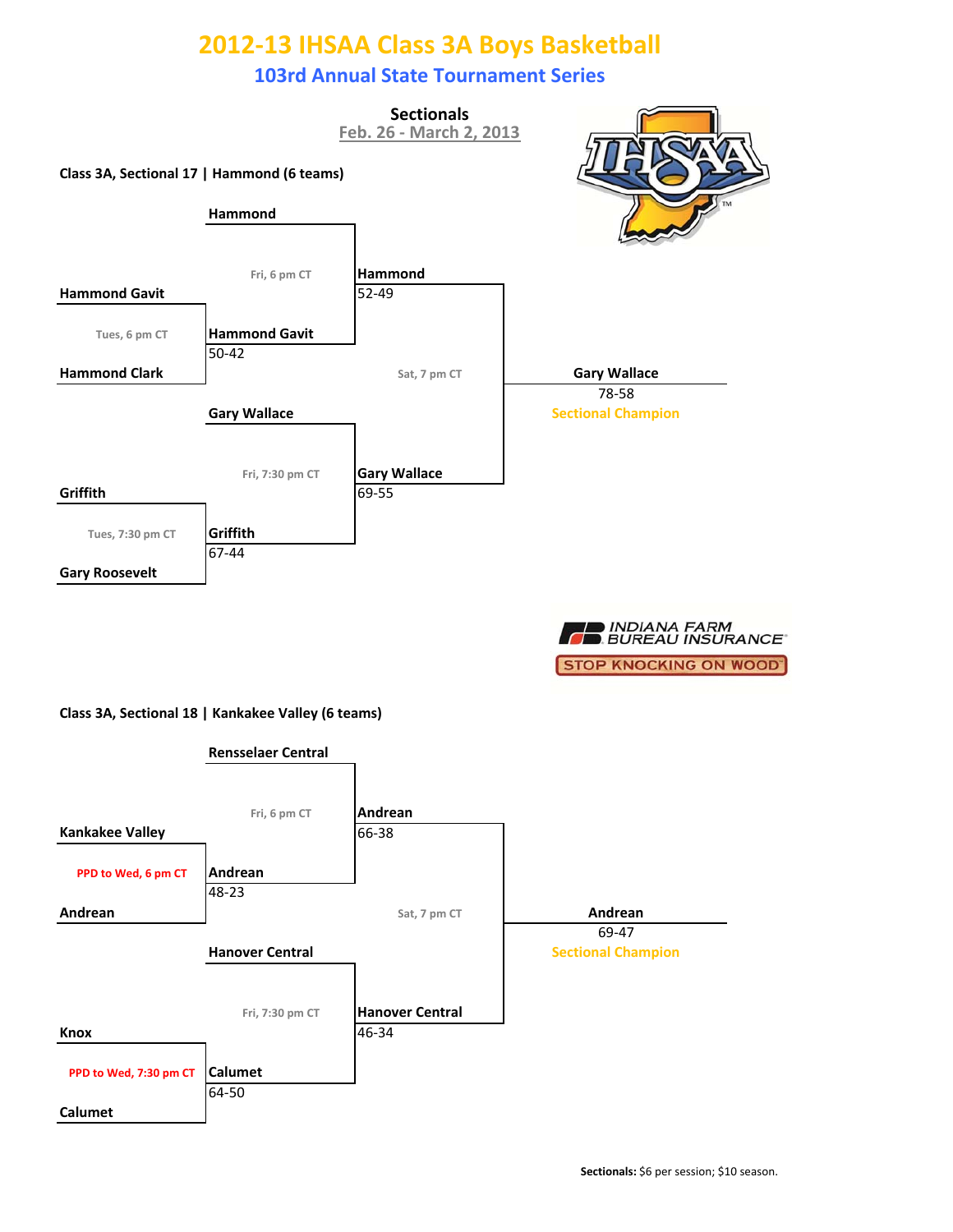### **103rd Annual State Tournament Series**



**Class 3A, Sectional 20 | Twin Lakes (7 teams)**

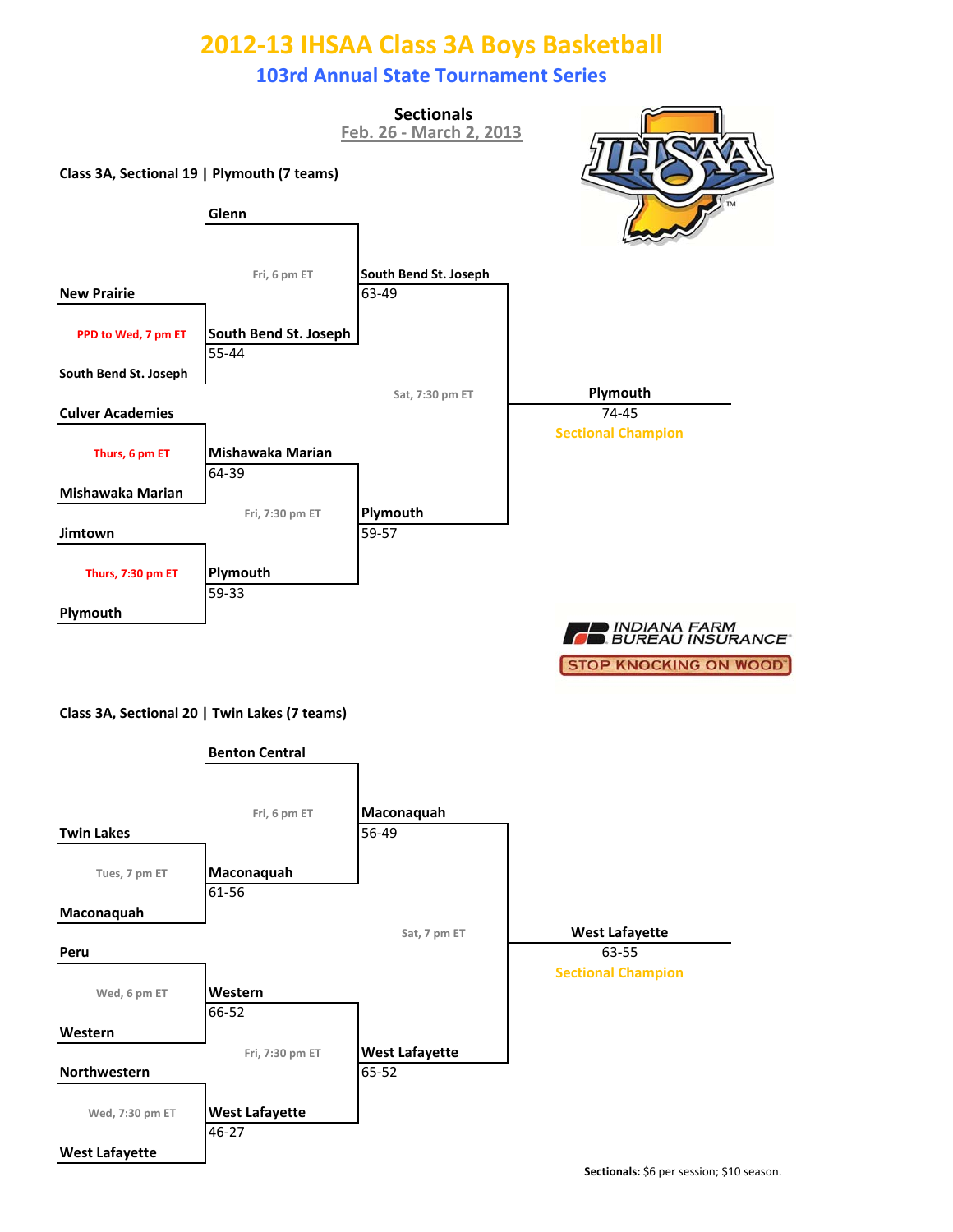### **103rd Annual State Tournament Series**



**OD INDIANA FARM**<br>**CONSUREAU INSURANCE STOP KNOCKING ON WOOD'** 

#### **Class 3A, Sectional 22 | Garrett (6 teams)**

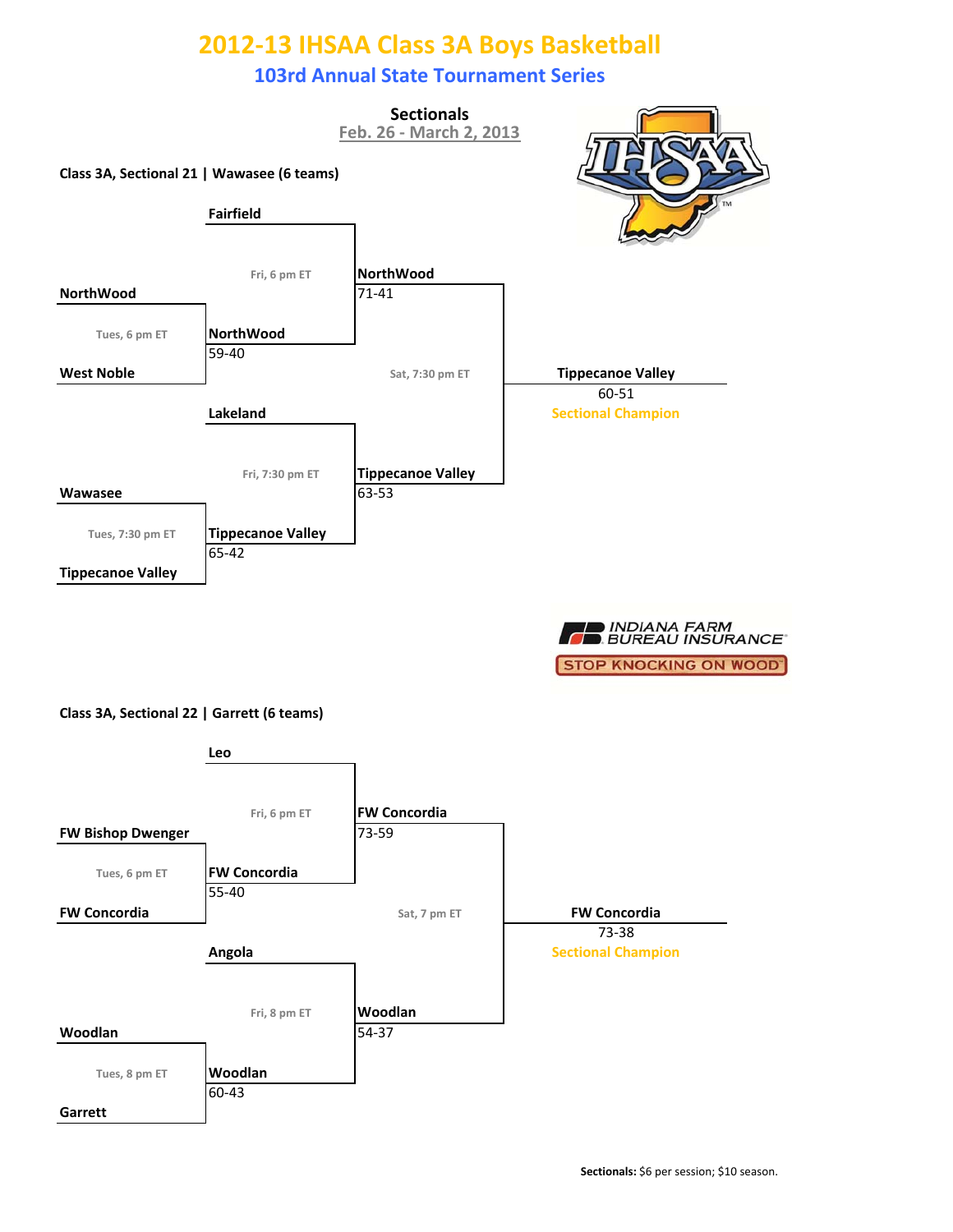### **103rd Annual State Tournament Series**



■ INDIANA FARM<br>■ BUREAU INSURANCE **STOP KNOCKING ON WOOD'** 

#### **Class 3A, Sectional 24 | Muncie Central (6 teams)**

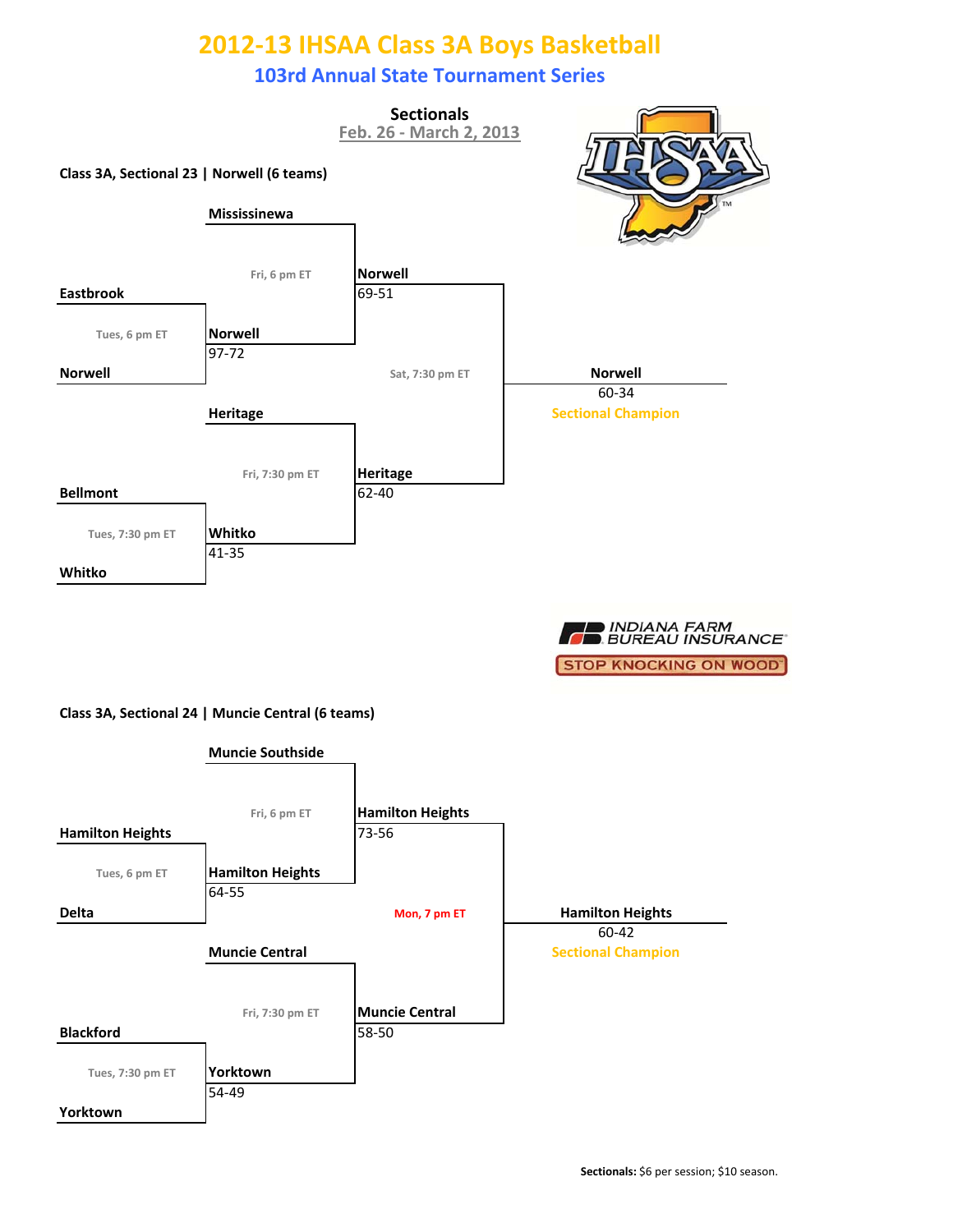### **103rd Annual State Tournament Series**



#### **Class 3A, Sectional 26 | Mt. Vernon (Fortville) (6 teams)**

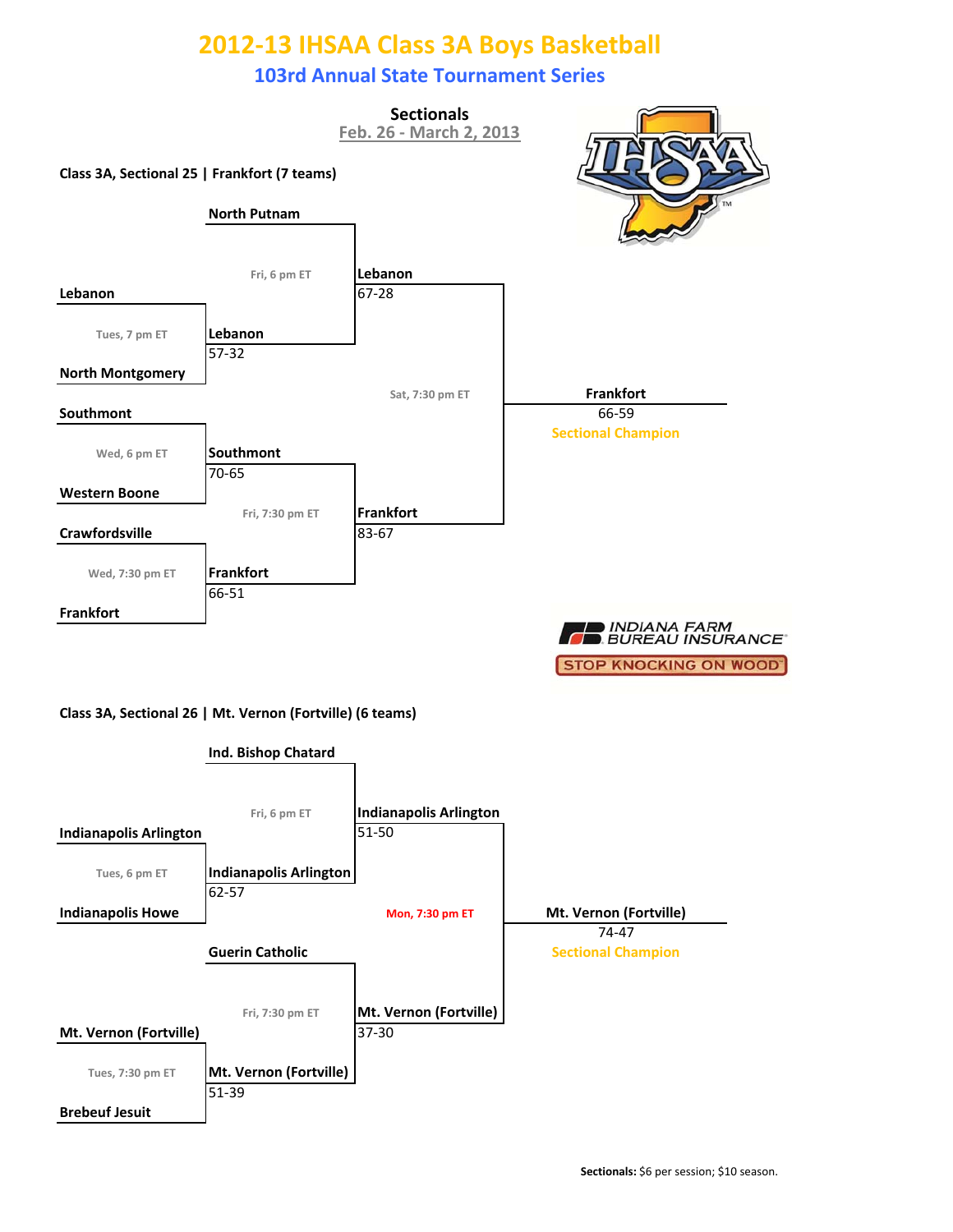### **103rd Annual State Tournament Series**



■ INDIANA FARM<br>■ BUREAU INSURANCE **STOP KNOCKING ON WOOD'** 

#### **Class 3A, Sectional 28 | Greencastle (6 teams)**

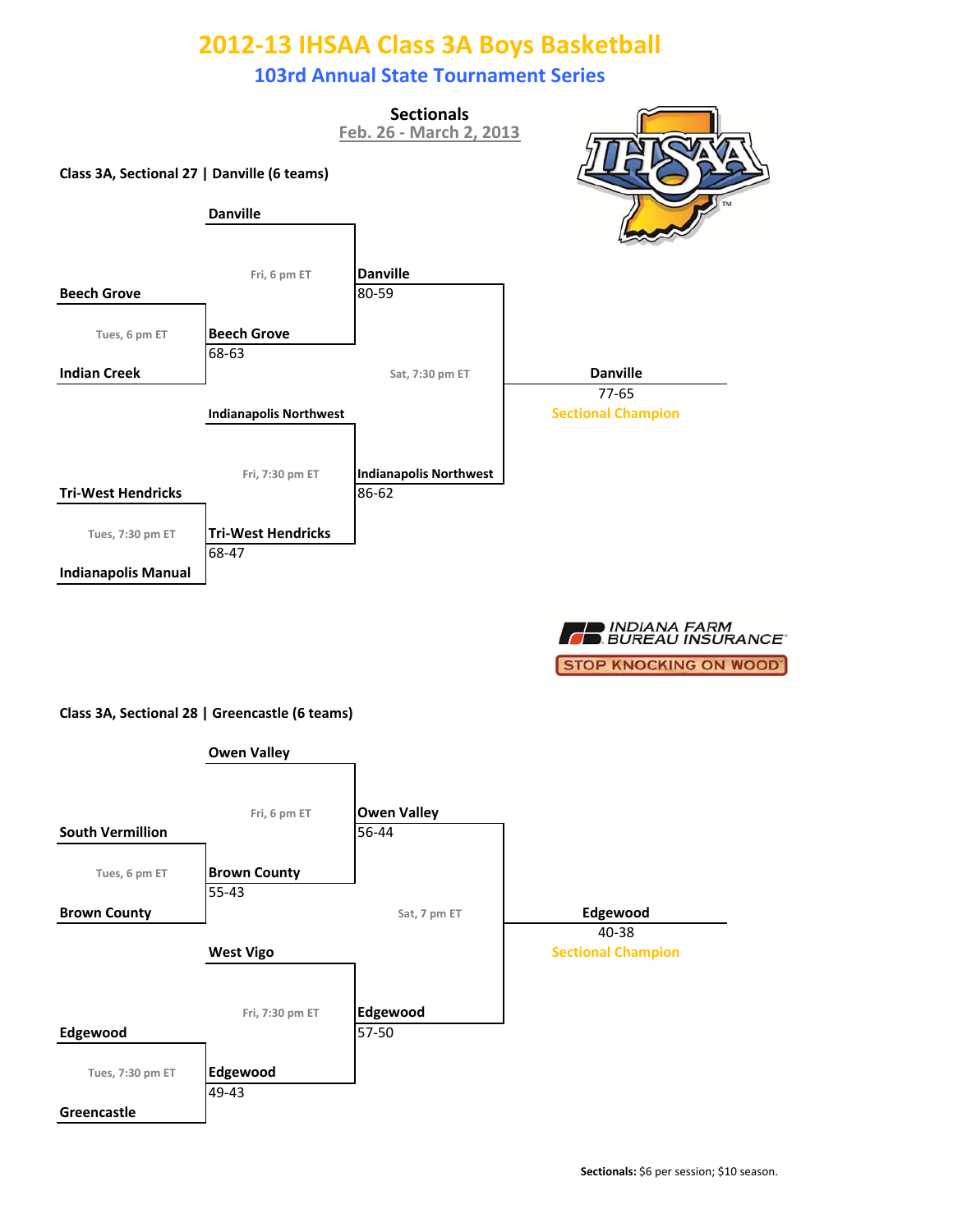### **103rd Annual State Tournament Series**